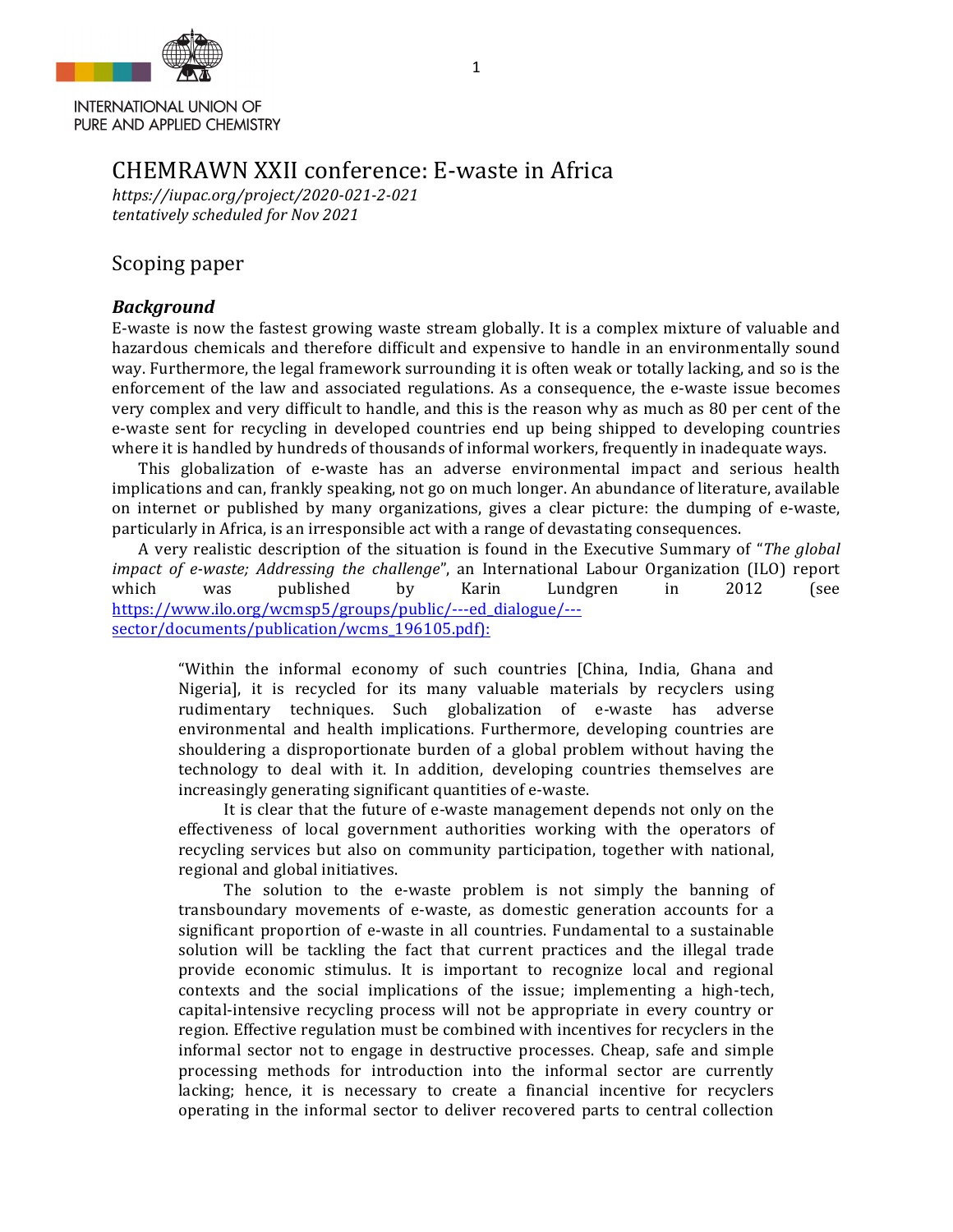sites rather than process them themselves. Multidisciplinary solutions are vital in addition to technical solutions, as is addressing the underlying social inequities inherent in the e-waste business.

Recycling operations in the informal sector of the economy enable employment for hundreds of thousands of people in poverty. A possible entry point to address their negative impacts is to address occupational risks, targeting poverty as the root cause of hazardous work and, in the process, developing decent working conditions. More generally, solutions to the global e-waste problem involve awareness raising among both consumers and e-waste recyclers in the informal economy, integration of the informal sector with the formal. creating green jobs, enforcing legislation and labour standards, and eliminating practices, which are harmful to human health and the environment. It is also imperative to target electrical and electronics manufacturers by introducing Extended Producer Responsibility (EPR) legislation and encouraging initial designs to be green, long lived, upgradeable and built for recycling."

It is clear that many issues have to be addressed if e-waste is going to be treated in a sustainable way, and with its current growth-rate, the situation is becoming urgent. The reason for this is the significant negative impact of e-waste on soil, air, agricultural produce, human health, and biodiversity in countries where most of such waste ends up legally, but also illegally and does irreversible damage. This serious situation is a consequence of chemical pollution, which is allowed to occur because the management of this waste does not function properly even at the national level around the world. The reason for this is a series of factors, which are interconnected and have to be addressed more or less simultaneously to improve the situation.

In order to address the e-waste problem, the CHEMRAWN committee decided to organize a conference on *E-waste in Africa*. Africa has been selected as the continent to have such a CHEMRAWN meeting because many African countries carry an enormous health and environmental burden due to the handling of e-waste arriving legally or illegally in these countries. The consequences are particularly severe in Nigeria, and the venue was therefore picked as the venue.

#### *Specific African Challenges*

In Kenya, electronics producers, investors, and local organizations recently collaborated to launch the country's first large-scale, e-waste recycling hub. Ghana and Nigeria have also undertaken efforts to address the public health and environmental impacts of e-waste and to generate opportunity and innovation in e-waste management. Considering the role of the extractive industry in these two countries, it is notable that sound e-waste management practices can save valuable commodities. It is estimated that e-waste recycling could produce 40-50 times more rare metals than deposits mined from the ground.

E-waste has been identified as one of the fastest growing waste streams in South Africa. Many electronic items, such as computer monitors, contain valuable materials such as gold, platinum, and indium, but also hazardous materials such as mercury, cadmium, and lead.

In addition to the fact that economically developing countries themselves produce a share of the world's e-waste, huge amounts of such waste are being exported from developed countries to these same countries. As far back as in 2006, approximately 80% of the e-waste generated in developed countries were exported to developing countries (Schmidt, 2006). Nigeria ranks among the top ten importers of this waste after China. Other major importers are India, Pakistan, Vietnam, the Philippines, Malaysia, and Ghana (Robinson, 2009).

E-waste contains substantial amounts of reusable materials, such as metals, that can be recovered in the form of secondary raw materials and has a relatively high residual value if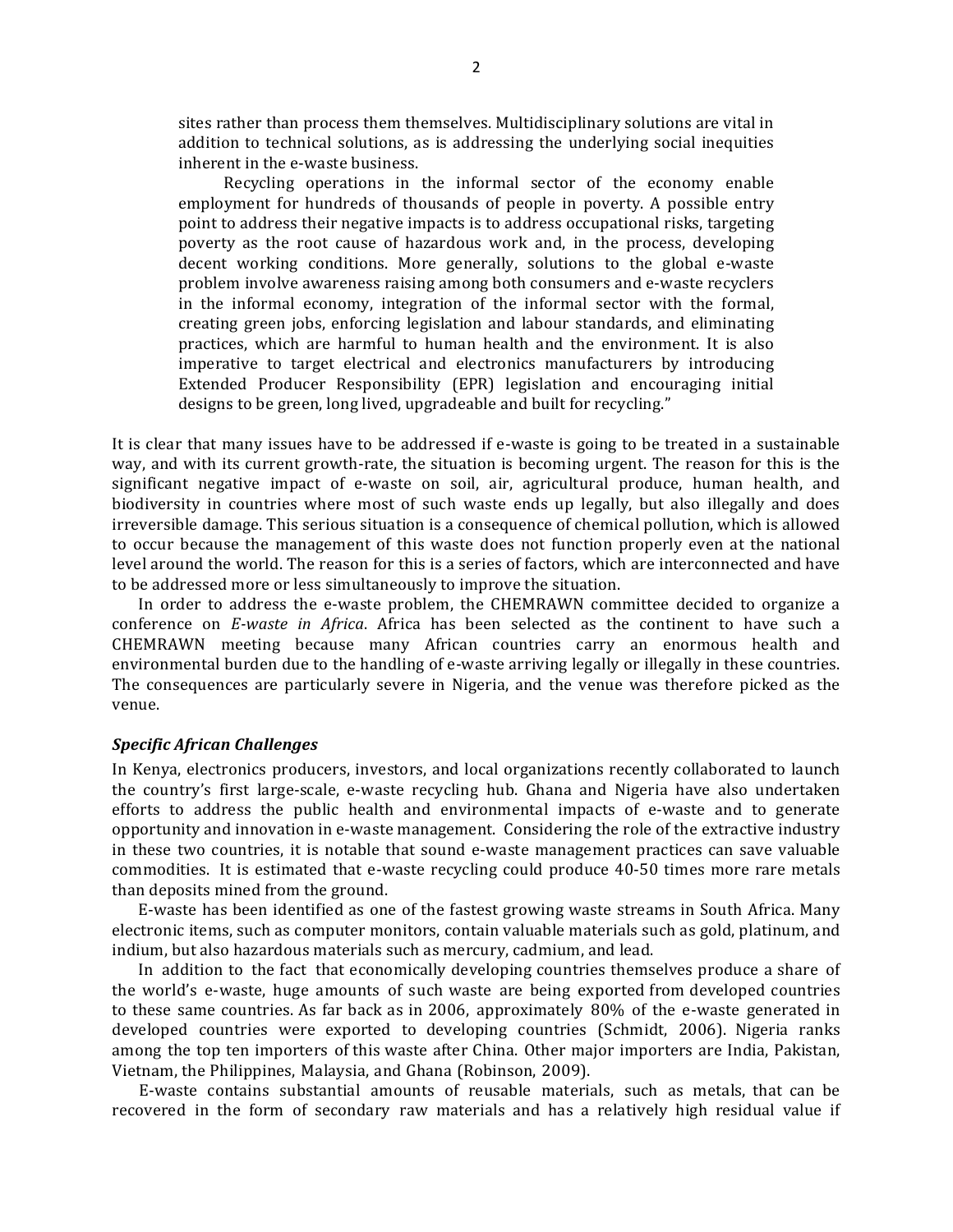recycled. However, e-waste also contains significant amounts of hazardous substances, such as metals (for example, As, Ba, Cd, Pb, Ni, and Cr), polychlorinated biphenyls (PCBs), and brominated organic compounds.

In view of the environmental impact and the high residual value of e-waste, recycling has achieved worldwide attention in terms of legislation and technologies. With this global trend, ewaste is one of the fastest-growing waste streams in Lagos State, owing to an increase in consumption of electrical and electronic equipment and being a major sea and air port routes for imported goods to Nigeria and other West-African states.

Nevertheless, as is the case in some other countries, e-waste management has not received sufficient attention. For the successful implementation of any waste management plan (including an e-waste management plan), the availability of sufficient and accurate information on the quantities and composition of the waste generated and on current management conditions is a fundamental prerequisite. At present, in Lagos state, there is no available and accurate information that describes the characteristics and generation rate of e-waste or the actual practice of management and handling of the waste.

Currently, despite the fact that there exist fragmented national legislations for e-waste management in Africa, much of the primary legislation is not fully implemented across Africa. In practical terms, therefore, there are no definite policies or plans for the allocation of funds to prepare suitable equipment and facilities for the management of e-waste.

#### *Rationale and objective*

E-waste is the fastest growing waste stream globally. This has adverse environmental consequences and serious health implications because, as an abundance of literature shows, dumping of e-waste, particularly in Africa, is an act with devastating consequences (see attachment). A global act, with the international chemical community actively involved, is therefore urgently needed, and this is the rationale behind this conference.

The conference objective is to inform stakeholders about the complexity of the e-waste problem and give guidance as to how to address it. This will be done in lectures, workshops, fieldtrips, and interaction with industries (see Description). Available literature clearly shows that a range of issues have to be addressed if the situation is going to improve. Among these are the following:

- Increase the public awareness of the consequences of e-waste pollution;
- Include a course unit relevant to e-waste recycling in chemistry programs at university level;
- Stimulate young chemists to start e-waste recycling businesses;
- If necessary, improve programs currently in place in some countries to document the level of pollution in the biosphere and geosphere;
- Document land remediation programs currently in operation to clean up highly polluted areas in developing countries;
- Discuss what it takes to introduce new technologies for e-waste recycling with the aim of curbing Illegal handling of e-waste.

#### *Conference planning, structure, and contents*

When the decision to organize an e-waste conference was taken, it was entitled CHEMRAWN XXII Ewaste in Africa. An International Advisory Committee (IAC) of IUPAC volunteers was appointed with the following composition:

#### **International Advisory Committee (IAC)**

```
Leiv K. Sydnes, Norway (Chair) Nadia G. Kandile, Egypt
                     Slavko Kaucic, Slovenia
```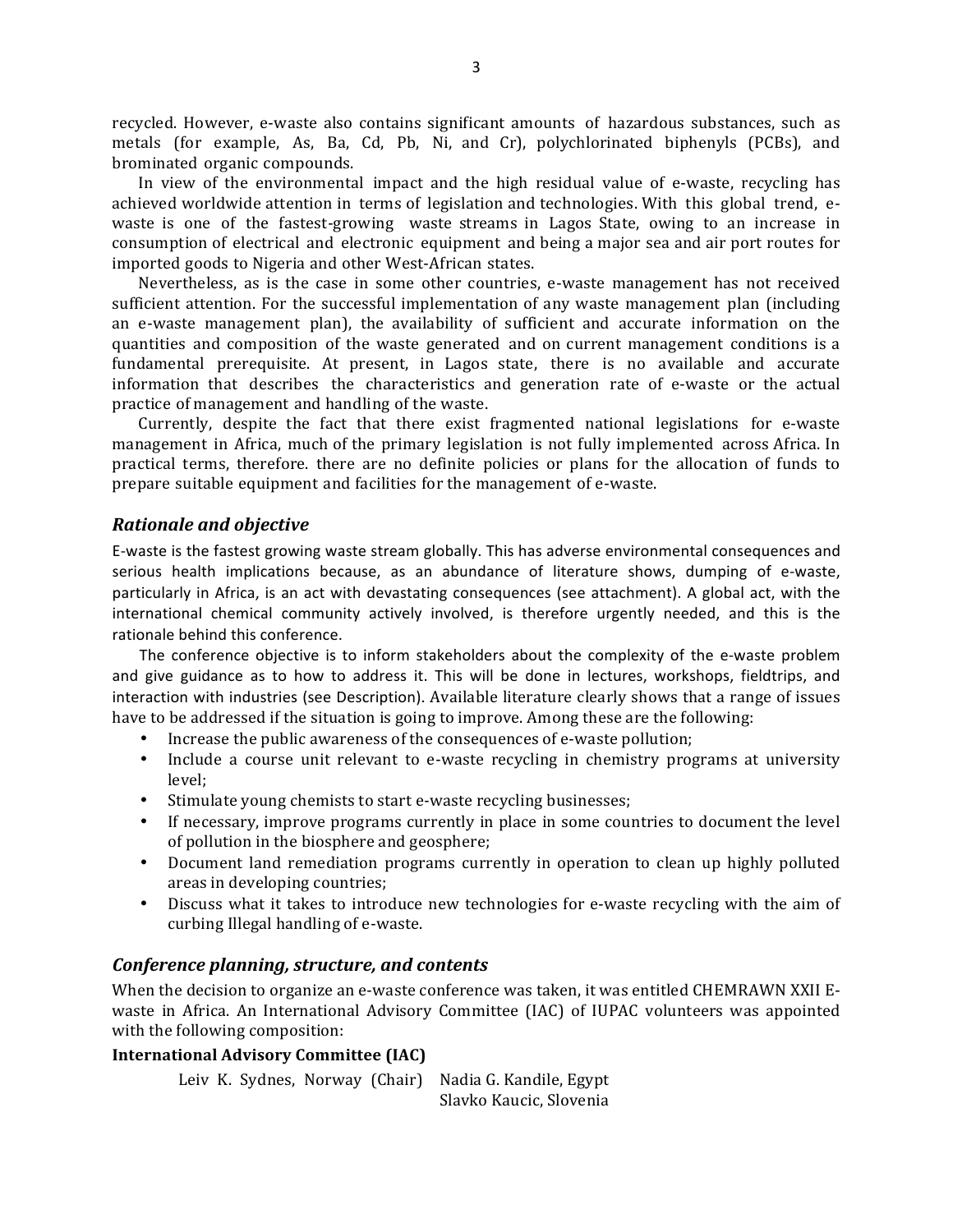| Rameshwar Adhikari, Nepal |                           |  |                           |         |
|---------------------------|---------------------------|--|---------------------------|---------|
| Peter Asewe, Kenya        |                           |  | Vincent O. Nyamori, South |         |
| Othman Chande, Tanzania   | Africa                    |  |                           |         |
| Hemda Garelick, UK        | Charles O. Ochieng, Kenya |  |                           |         |
|                           | lav 0.                    |  | Oghifo,                   | Nigeria |
|                           | (Secretary)               |  |                           |         |

The Nigerian Chemical Society volunteered to host the conference and appointed the following Local Organizing Committee (LOC):

#### Local Organizing Committee (LOC)

| Jay O. Oghifo, Effurun (Chair)        | Dr. Iyabo Phillips, Lagos          |
|---------------------------------------|------------------------------------|
| Raymond A. Wuana, Makurdi (Secretary) | Lami A. Nnamonu, Makurdi           |
| Joseph C. Akan, Maidugiri             | Gloria U. Obuzzor, Port Harcourt   |
| Al A. Akinlabi, Abeokuta              | Oluseun E. Popoola, Yaba           |
| Kevin I. Idehen, Effurun              | Rufus Sha'Ato, Makurdi             |
| Joseph E. Imanah, Auchi               | Ohimor Innocent (Event Consultant) |
| Mrs. Adebayo Adedayo, Lagos           |                                    |

The project did in essence start to shape up in June 2018 with exchange of ideas for an e-waste conference. Then, the process almost stopped when the IUPAC leadership proposed to terminate the CHEMRAWN committee. Discussions then resumed at the GA in Paris in July 2019. Since then the Task Group has interacted regularly and planned the conference, discussed both topics and speakers, and assessed venues in close cooperation with the Local Organizing Committee. It was decided that the Task-Group Chair should visit Nigeria and meet with LOC before final decisions regarding venue and logistics were taken. Such a visit took place at the end of January this year. Lagos as the venue was then settled.

Speakers and some funders were then approached to make the conference proposal more solid. To our great satisfaction, world-class speakers were very willing to be on the program and some would even pay their way to Lagos!! But then, to our immense dismay, the corona pandemic started, and plans had to be reassessed and reshaped.

This led to a decision to opt for a hybrid conference provided testing of the available technical facilities in Lagos showed that the virtual part of the conference could be run in a stable way with high picture and sound quality to participants in Nigeria the rest of the world. Two such tests have been performed with very satisfactory result so CHEMRAWN XXII will be a hybrid conference.

CHEMRAWN XXII can be regarded as an outcome of the IUPAC e-waste workshop held in Sao Paulo in 2017. However, the scope of this conference is wider, industries are involved, a fieldtrip to see firsthand the complexity of the issue is included, a workshop for young participants to nourish entrepreneurship is integrated, and educational aspects will be discussed.

The complexity of the global e-waste handling infrastructure and its societal impact will be presented by specialists from international organizations and industries; university teachers will lead a discussion of teaching students relevant recycling chemistry; representatives from the recycling industry will present the challenges from their position; and the environmental human impact already documented in several African countries will be communicated by researchers in medical, environmental and chemical sciences. Finally, a so-called Future Action Committee (see below) will be working through out the conference and at the end of the third day, present proposals for follow-up projects which will be discussed in the closing plenary session.

The conference will last for three days, with the traditional conference dinner day  $2$  so that participants at the physical part of the meeting can save one hotel night. The **fieldtrip** will also be day 2; participants in Lagos will go by busses whereas those on Zoom will have a drone excursion with an interactive guide.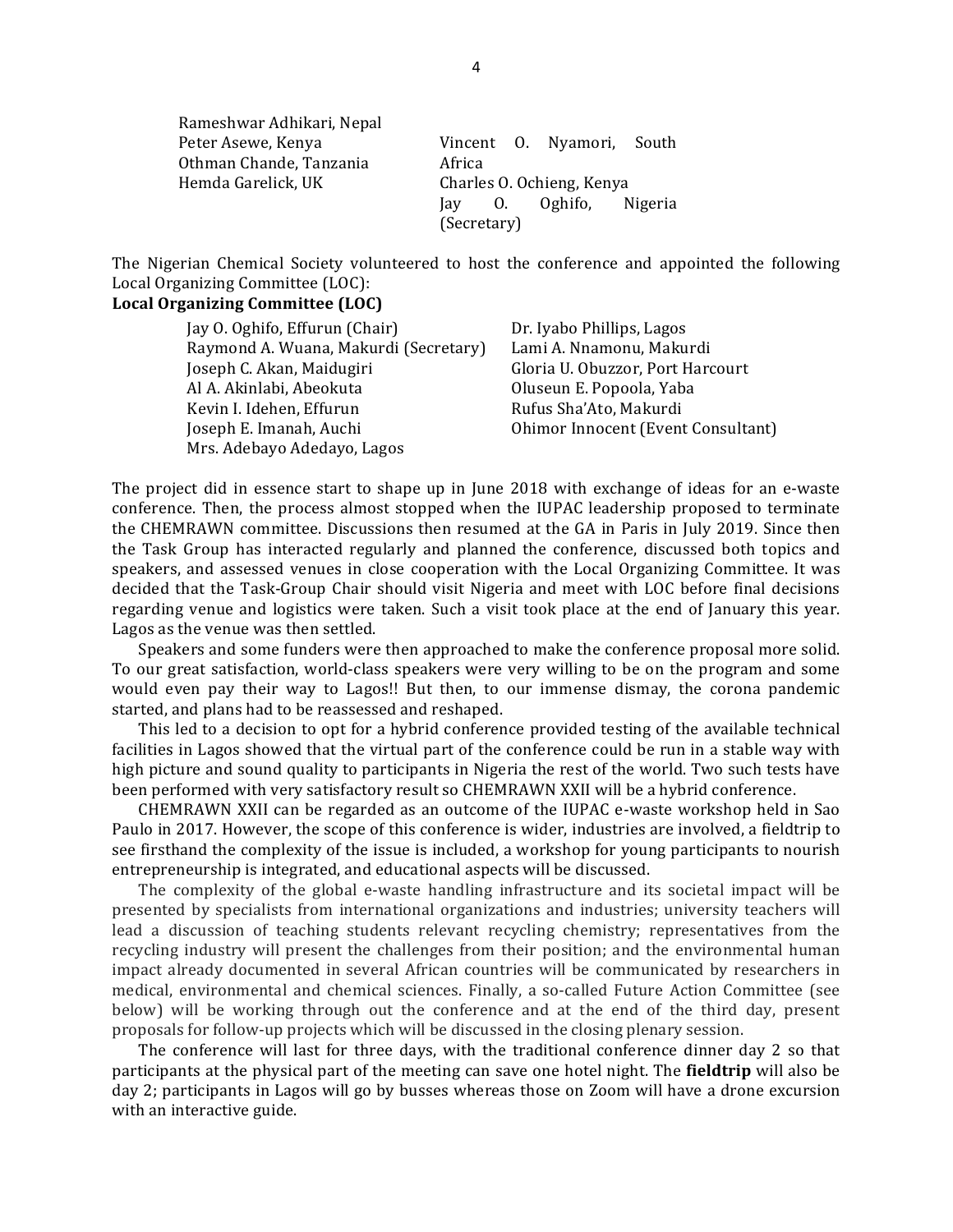The **lectures** will cover everything from the Big Picture to details about sophisticated metal recycling. The Opening lecture will point to all the problems that have to be addressed to move globally in the direction of eco-friendly recycling of e-waste. Then in-depth lectures about many relevant topics will follow, including e-waste recycling: new opportunities and technologies; advances in recycling; from e-waste to new products; environmental impact from e-waste; educational challenges; and clean-up of e-waste landfills. For more details, see attached conference summary.

A bottleneck in most African countries is the lack of professional recycling capacity, which therefore must be expanded. To support such a development, a **course or workshop** in entrepreneurship will be held, primarily for young chemists. The course will be given by highly competent people with significant legal and industrial experience from the recycling business. Among the topics covered are *Solid Waste Management* by Dr. Kevin Idehen, *From Waste to Wealth Ventures* by Dr. Ifeanyi Ochonogo, and *Business and Investment Opportunities* by Adrian Clew.

#### *Milestones promotion and dissemination*

The conference will be actively advertised and promoted through a web site, press releases which will be distributed globally, notes in chemical magazines particularly in Africa, and articles on the IUPAC home page and in Chemistry International, the IUPAC news magazine. And after the conference, dissemination will be actively pursued following the plan developed under the leadership of FAC.

The timeline and milestones for the final preparation of and the follow-ups after CHEMRAWN XXII have been set as follow:

- First announcement immediately after IUPAC approval. The website, already ready to go, will be launched. A flyer will be sent to the IUPAC NAOs and ANAOs for circulation in member countries and to the chairs of all IUPAC divisions and committees for distribution to the membership.
- Announcement will be published in the January issue of CI of 2021 (already approved the CI Editor).
- Deadline for submission of posters 10 April 2021.
- Deadline for registration 15 April 2021.
- Conference 5-7 May 2021 in Lagos, Nigeria.
- Circulation of preliminary *Conference Report* by 15 June 2021.
- Final Conference Report (including the FAC report) by 31 July 2021.
- Submission of an article about the conference to CI by 1 September 2021.
- Work with manuscripts for publications in PAC and elsewhere to December 2021. Deadlines for publication in PAC will be discussed with the PAC Editor when the conference has been approved.
- Launch a website with educational material dealing with e-waste by 1 November 2021.
- Final project report by 15 January 2022.

## *Future Action Committee*

A unique feature of the CHEMRAWN conferences is the Future Action Committee (FAC). This committee is in session every day to digest the material and ideas presented by the lecturers, discuss the outcome of the poster presentations, and systematize proposals from exhibitors and other stakeholders. At the end of the conference, a preliminary report will be presented and discussed, and the input from this discussion will taken into consideration when the FAC report is finalized (before 31 July 2021). An important part of that report will be the dissemination plan that will be carried through after the conference has come to and end.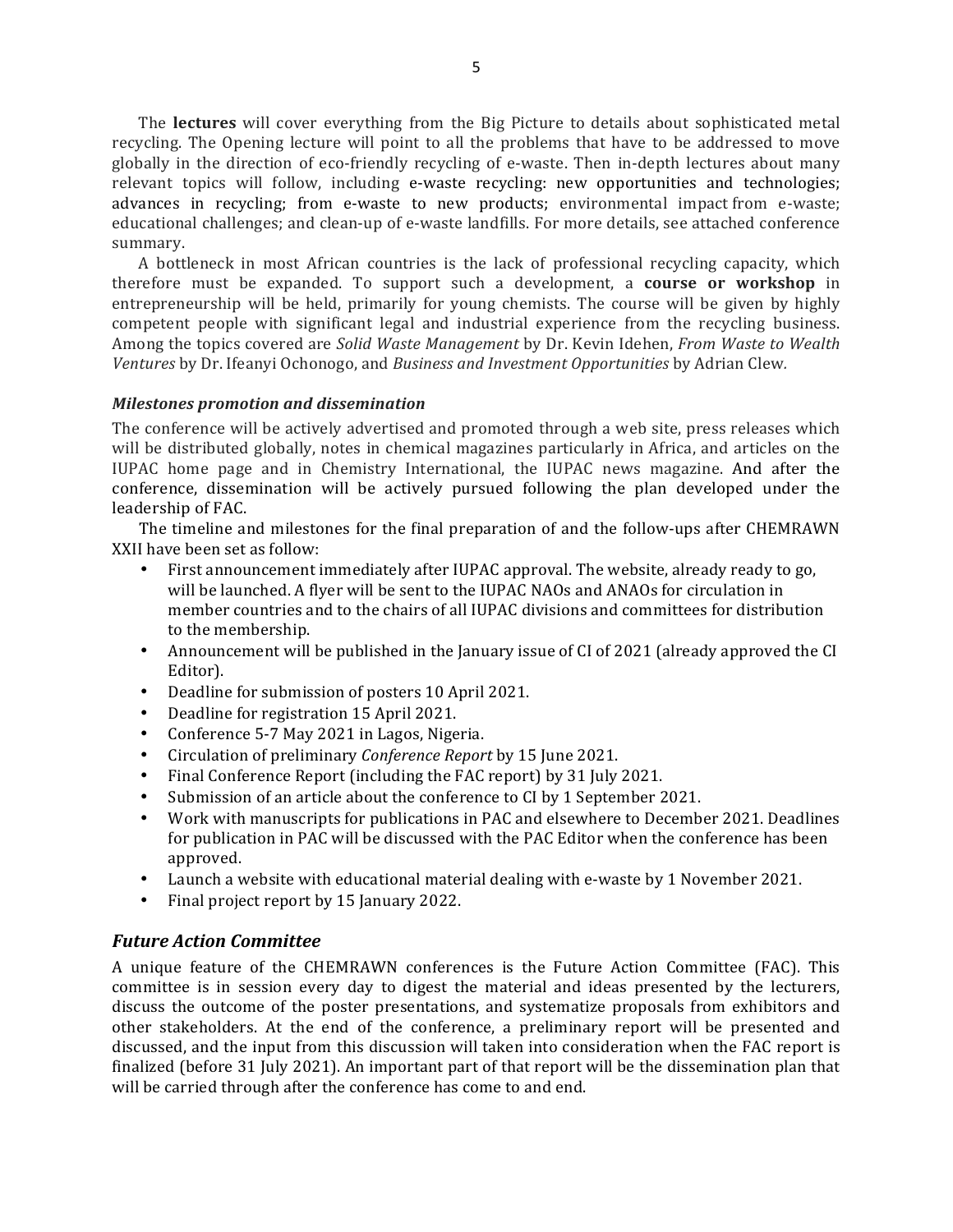The membership of FAC is as follows: Professor Leiv K. Sydnes (Chair), Norway Professor Othman Chande, Tanzania Dr. Kelvin Idehen, Nigeria Professor Slavko Kaucic, Slovenia Prince Jay O. Oghifo, (Secretary) Nigeria

## *Some relevant literature*

Step (2014) http://www.step-initiative.org

• Charles W. Schmidt, (2006), Unfair trade: e-waste in Africa,

www.ncbi.nlm.nih.gov/pubmed/16581530

Robinson, B.H. (2009). E-waste: An assessment of global production and environmental impacts, https://www.sciencedirect.com/science/article/abs/pii/S0048969709009073.

Leney, A. (2013). *Review of Regional E-waste Recycling Including a Model Product Stewardship Approach for Pacific Island Nations.* Published by SAICM, Clean Pacific, SPREP PROE: (https://www.sprep.org/attachments/Publications/Regional\_Ewaste\_Recycling.pdf)

• Technopedia (2017): https://www.techopedia.com/definition/2108/electronic-waste-ewaste

• United Nations Environment Management Group (2017), *United Nations System-wide Response to Tackling E-waste*, https://unemg.org/images/emgdocs/ewaste/E-Waste-EMG-FINAL.pdf

• A New Circular Vision for Electronics

http://www3.weforum.org/docs/WEF\_A\_New\_Circular\_Vision\_for\_Electronics.pdf

• https://www.smithsonianmag.com/science-nature/burning-truth-behind-e-waste-dumpafrica-180957597/

• The Global Impact of e-waste (an ILO report): https://www.ilo.org/wcmsp5/groups/public/---ed\_dialogue/-- sector/documents/publication/wcms\_196105.pdf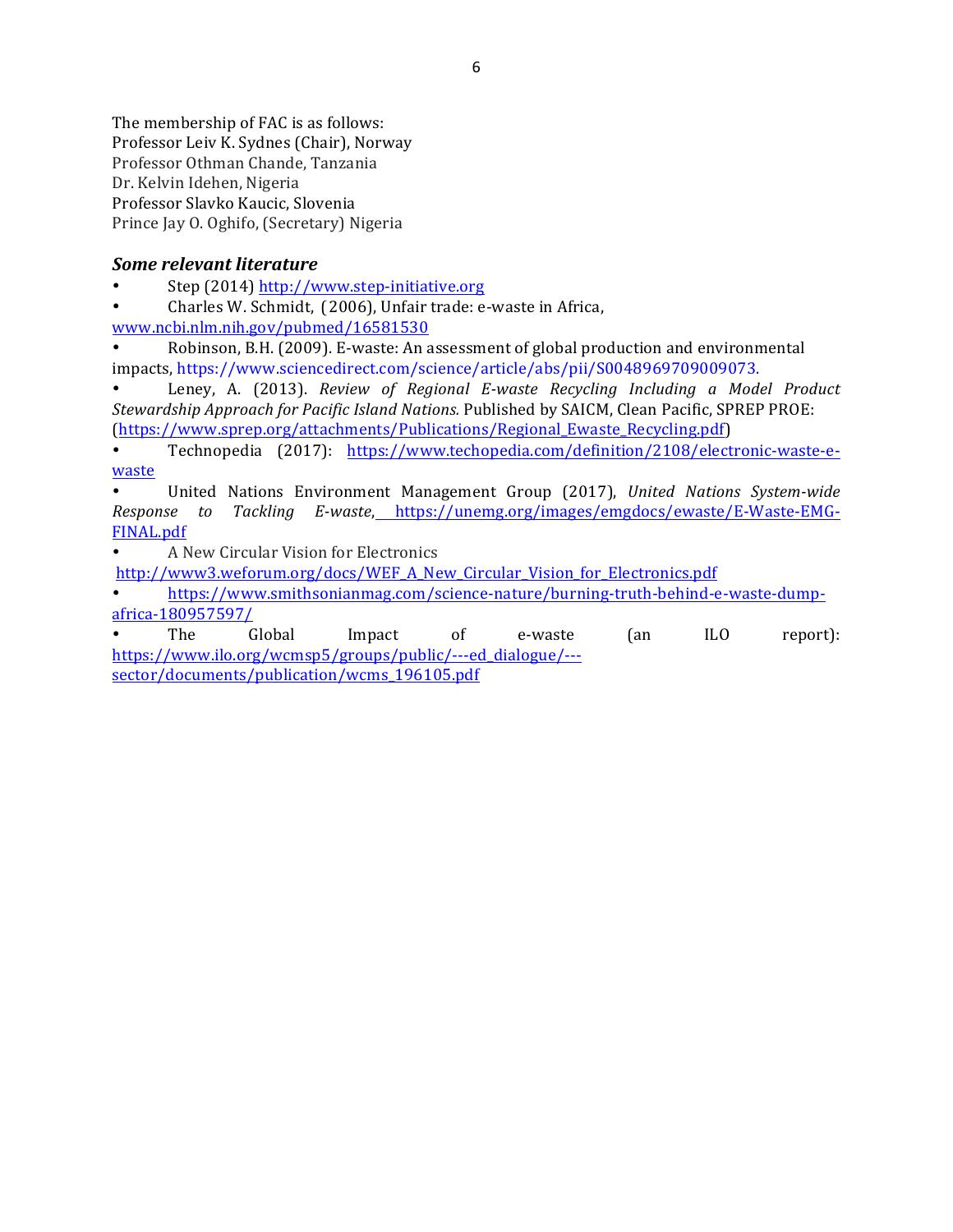# A summary of the structure of CHEMRAWN XXII

| ۰.<br>. .<br>× |  |
|----------------|--|
|----------------|--|

| $09:00 - 09:30$ | Opening; Governor, IUPAC, Minister, CSN, LOC (2 Sponsors)<br>Responsibility: LOC |
|-----------------|----------------------------------------------------------------------------------|
| $09:30 - 09:45$ | Conference outcome (as an introduction to the first speaker)                     |
|                 | <b>JAY O. OGHIFO, Nigeria</b>                                                    |
| $09:45 - 10:30$ | Plenary lecture; presenting the big picture                                      |
|                 | <b>ABIOLA OLANIOPEKUN, UNEP (not confirmed)</b>                                  |
| $10:30 - 11:00$ | Coffee break                                                                     |
| $11:00 - 11:45$ | Relevant International Conventions, Basel, Stockholm                             |
|                 | <b>Management of Nigerian regulations</b>                                        |
|                 | <b>OLADELE OSIBANJO, Nigeria</b>                                                 |
| $11:45 - 12:30$ | Current activities to improve the situation                                      |
|                 | <b>FREDERICO MAGALINI, Italy (not confirmed)</b>                                 |
| $12:30 - 13:00$ | Green-chemistry aspects; speaker from OPVW                                       |
|                 | Rohan Perera and Farid Tata                                                      |
|                 | To be determined                                                                 |
| $13:00 - 14:00$ | Lunch                                                                            |
| $14:00 - 14:30$ | E-Waste and Health Impact on Nigerians Scavengers                                |
|                 | <b>SEUN POPOOLA, Nigeria</b>                                                     |
|                 | Popoola and Purchase will coordinate their presentations                         |
| $14:30 - 15:00$ | Lecture with focus on chemical aspects/challenges related to                     |
|                 | the previous topic; pollution clean-up; soil; contamination                      |
|                 | <b>DIANA PURCHASE, UK</b>                                                        |
|                 | Popoola and Purchase will coordinate their presentations                         |
| $15:00 - 15:30$ | A forward-looking business alliance in Nigeria                                   |
|                 | <b>ADRIAN CLEWS, Hinckley Recycling, Lagos, Nigeria</b>                          |
| $15:30 - 16:00$ | Two reports about situation/management in African countries                      |
|                 | SAR, Egypt                                                                       |
|                 | Speakers: Will be determined after interviews of proposed                        |
|                 | candidates                                                                       |
| $16:00 - 17:00$ | Poster presentations                                                             |
|                 | Visit exhibition. A program with presentations by the exhibitors                 |
|                 | will be set up. After each presentation, there will be a live visit              |
|                 | at the exhibitors' sites for questions and closer look at what                   |
|                 | they have to offer.                                                              |
|                 | Coffee available during the session                                              |
| 17:15           | Meeting for the Future Action Committee (FAC) starts                             |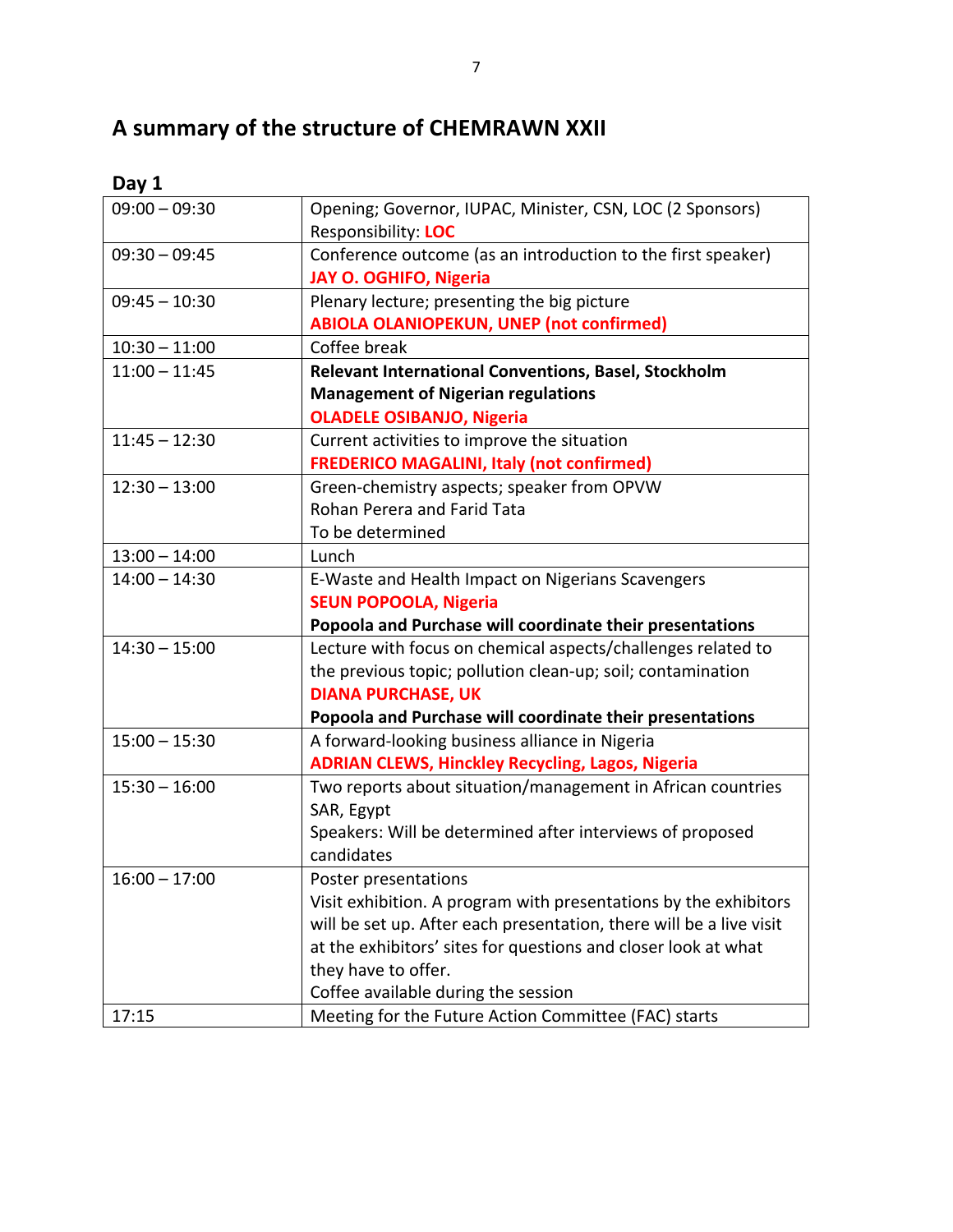| I |  |
|---|--|
|---|--|

| $08:00 - 12:00$ | Several parallel events.                                            |
|-----------------|---------------------------------------------------------------------|
|                 | 1) Field trip to e-waste locations                                  |
|                 | (Departure 08:00, Return 12:00)                                     |
|                 | 2) Three short courses; one about entrepreneurship                  |
|                 | (Start 08:00, Tea/Coffee 10:30-11:00, End 12:30)                    |
|                 | The participants have to register at the field trip and the courses |
|                 | when they fill in the conference registration                       |
|                 | In addition, videos will be made in advance from the sites that     |
|                 | will be visited and will be available for all the Zoom participants |
| $12:30 - 13:30$ | <b>LUNCH</b>                                                        |
|                 | Simple food (wraps) and something to drink to accommodate           |
|                 | that the courses may finish at different times and the people       |
|                 | may return from the field trip at different times due to traffic.   |
| $13:30 - 14:00$ | E-Waste Management Legislation & Producer's Responsibility in       |
|                 | Nigeria                                                             |
|                 | <b>IFEANYI OCHONOGHO, E-Terra Technologies Ltd</b>                  |
| $14:00 - 15:00$ | Four reports about situation in other countries                     |
|                 | Kenya, Tanzania, Ghana, South Korea                                 |
|                 | Speakers: Will be determined after interviews of proposed           |
|                 | candidates                                                          |
| $15:00 - 16:00$ | Participant involvement - Plenary discussion                        |
|                 | Moderator: Leiv K. Sydnes                                           |
|                 | <b>Panelist: TBD</b>                                                |
| $19:00 - 21:00$ | Conference Dinner LOC                                               |
| $21:15 - 21:45$ | Meeting in FAC                                                      |